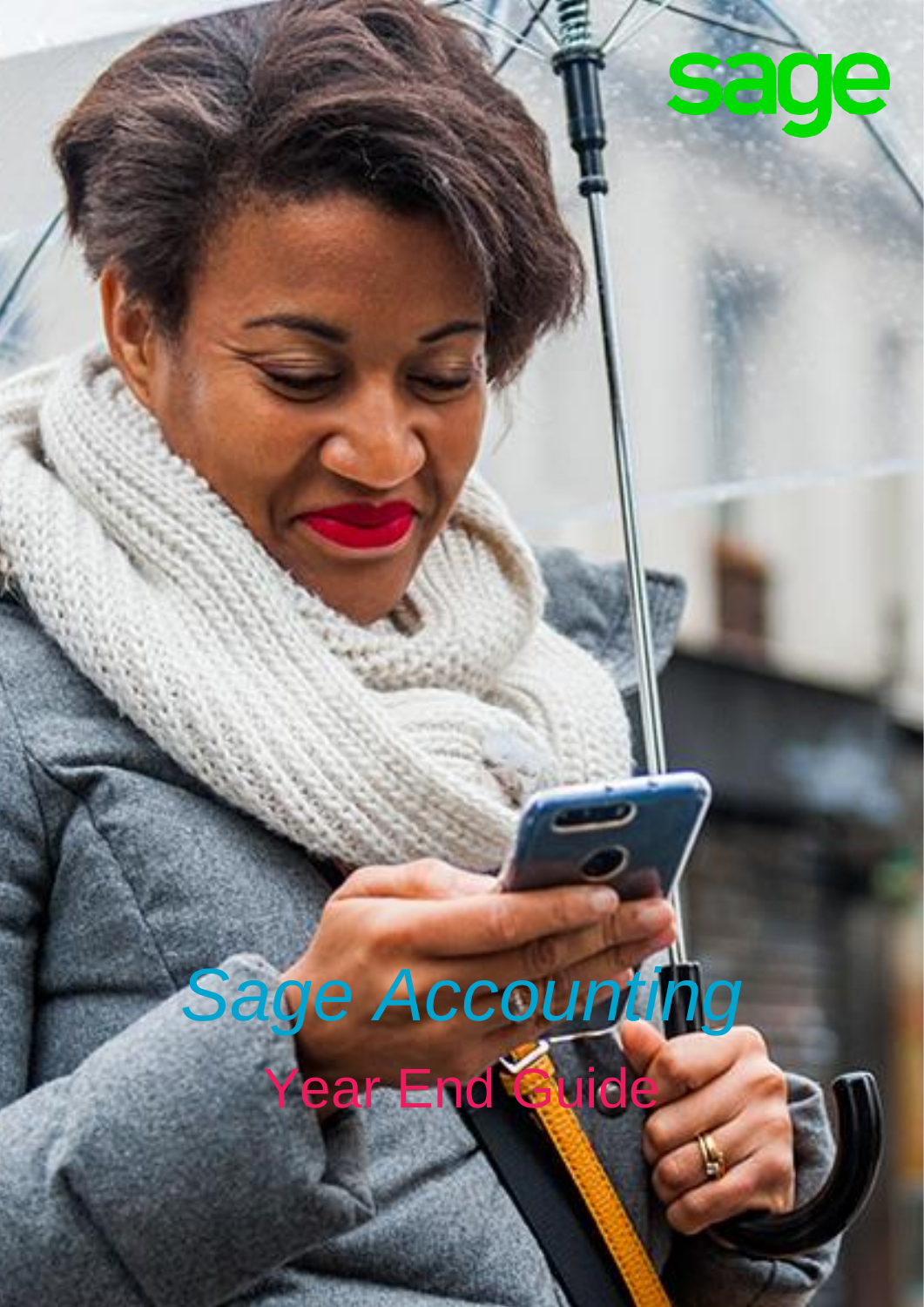

Reconciliation and Year End Processing

## Reconciliation and Year End Processing

This guide will assist you with the running of your Year End in Sage Accounting.

It is quite a simple process to run the year end by following the below steps:

- 1. Perform the final Bank Reconciliation
- 2. Stock (Item) Adjustments
- 3. Recording Inventory on Hand on your Balance Sheet
- 4. Print the final reports
- 5. Process the Year End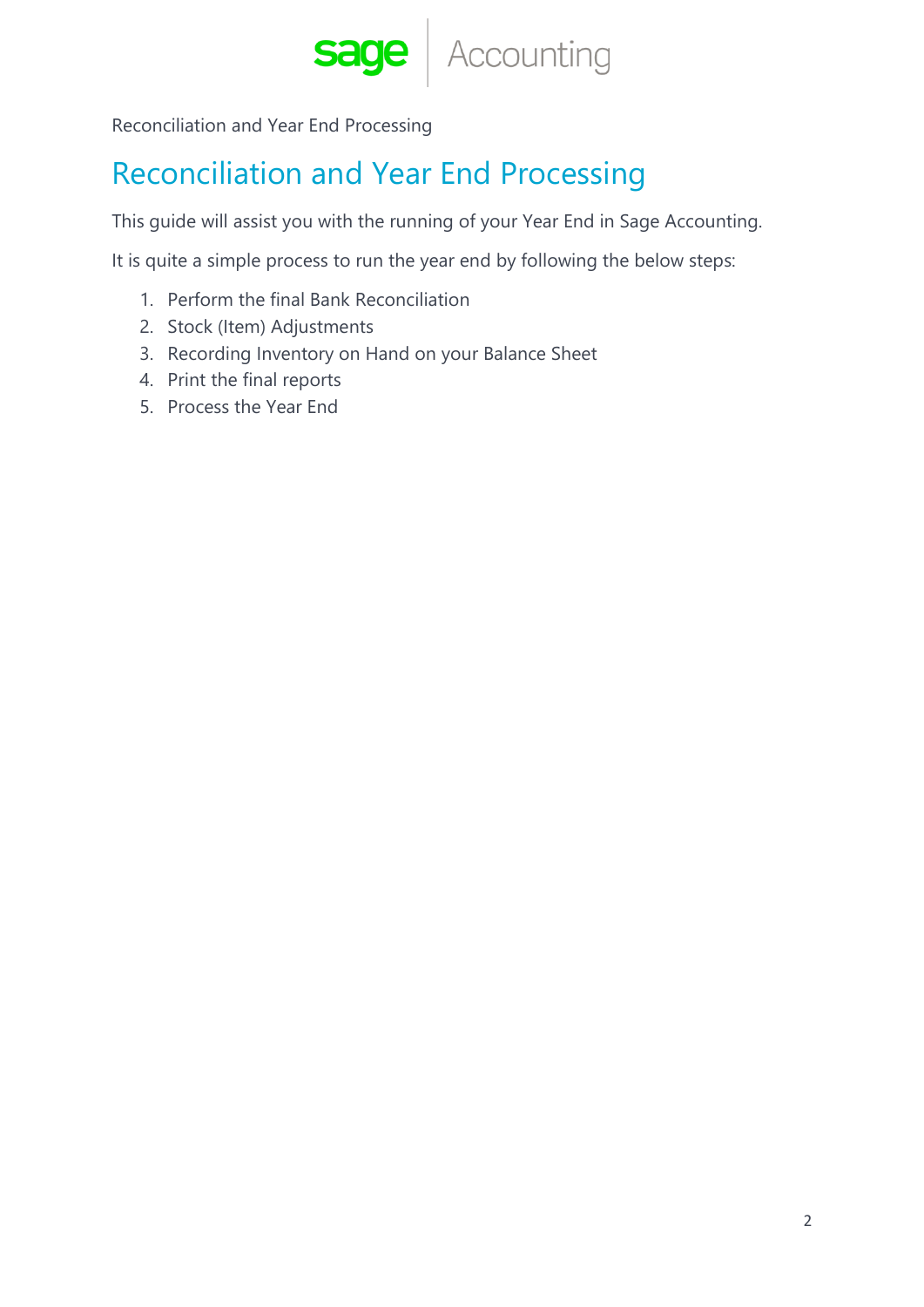Reconciling your Company

## Reconciling your Company

Payments and receipts can be processed via one or more bank accounts. These bank accounts can be reconciled against the bank statement if you wish to.

The reconciliation process does not affect any values on Sage Accounting, and its use is optional. Match each payment and receipt that was entered into Sage Accounting against a physical bank statement. This helps to ensure that the amounts are correct.

The reconciliation process helps you to know the values of the cheques that are not yet in the bank statement, so that the cash flow can be planned.



Important Information

**The bank reconciliation takes into account all payments, receipts and other transfers that were entered. This includes customer receipts, supplier payments and other account transactions.**

Follow these steps to reconcile the banks and credit cards in Sage Accounting

- 1. Click on the **Banking… Transactions… Reconcile Banks and Credit Cards** menu.
- 2. The following screen will be displayed:

| <b>Bank Account</b>      | Supercycle Wholesales SA   |                                | From Date                       |            | 01/12/2018   |                                        |                |
|--------------------------|----------------------------|--------------------------------|---------------------------------|------------|--------------|----------------------------------------|----------------|
| Balance                  |                            | R 3,720,039.93                 | To Date                         |            | 31/01/2019 同 |                                        |                |
| <b>Statement Balance</b> |                            | R0.00                          | Display Reconciled Transactions |            |              |                                        |                |
| Reference                | Date $\blacktriangleright$ | <b>Selection</b>               | Document Type                   | Reconciled | Total        | <b>Description</b>                     | Cust/Supp Ref. |
| 20190129-0001            |                            | 29/01/2019 Unallocated Expense | Account Payment                 | H          |              | R-9,204.75 FNB OB 000003993 PROJETECH  |                |
| 20190122-0004            |                            | 22/01/2019 Unallocated Expense | Account Payment                 |            |              | R-589.95 AANKP ACDC EXPRESS CENTUR     |                |
| 20190122-0003            |                            | 22/01/2019 Unallocated Expense | Account Payment                 |            |              | R-2,992.50 FNB OB 000003990 EXOTIC SPI |                |
| 20190119-0005            |                            | 19/01/2019 Unallocated Expense | Account Payment                 | - 1        |              | R-0.74 #VALUE ADDED SERV FEES          |                |
| 20190118-0001            |                            | 18/01/2019 Unallocated Expense | Account Payment                 | n          |              | R-3.000.00 FNB OB TRF 000003981 CASH 1 |                |
| 20190117-0001            |                            | 17/01/2019 Unallocated Expense | Account Payment                 |            |              | R-4,685.38 AANKP C*MAIZEY PLASTICS 485 |                |
| 20190115-0001            |                            | 15/01/2019 Unallocated Income  | Account Receipt                 | H          |              | R 7.530.56 ABSA BANK Fanatics 5074     |                |
| 20190114-0001            |                            | 14/01/2019 Unallocated Income  | Account Receipt                 | H          |              | R 1,026.00 ABSA BANK ROHA DYECHEM      |                |
| 20190109-0001            |                            | 09/01/2019 Unallocated Income  | Account Receipt                 |            |              | R 2.250.00 ABSA BANK Cosmederm         |                |
| 20190108-0003            |                            | 08/01/2019 Unallocated Income  | Account Receipt                 |            |              | R 5.073.00 FNB OB PMT REMANCOS         |                |
| 20190102-0014            |                            | 02/01/2019 Unallocated Expense | Account Payment                 | n.         |              | R-189.24 AANKP Non Ferrous Metal Pr485 |                |
| 20190101-0026            |                            | 01/01/2019 Unallocated Income  | Account Receipt                 | - 1        |              | R 315.00 ABSA BANK Cosmederm           |                |
| <b>Select All</b>        | <b>Deselect All</b>        |                                |                                 |            |              | <b>Reconciled Previously</b>           | R-415,224.17   |
|                          |                            |                                |                                 |            |              | <b>Reconciled Now</b>                  | R0.00          |
|                          |                            |                                |                                 |            |              | <b>Reconciled Total</b>                | R-415.224.17   |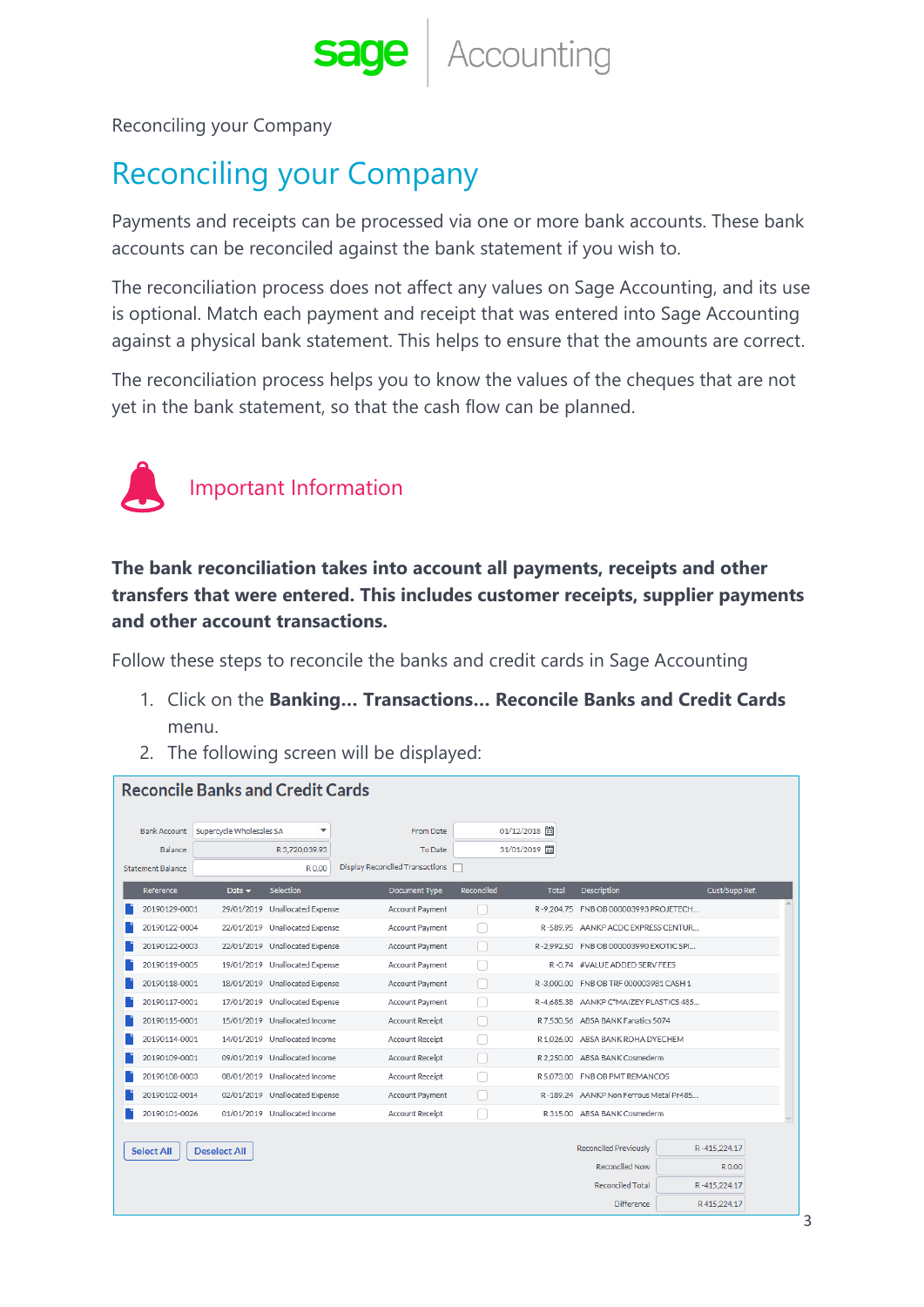#### Reconciling your Company

- 3. From the **Bank Account** drop down menu, select the bank account you wish to reconcile.
- 4. Select the dates you wish to reconcile in the From Date and To Date calendar look up fields.
- 5. A list of all the unreconciled transactions will display in the transaction fields.

| Reference     | Date $\blacktriangledown$ | <b>Selection</b>               | Document Type          | <b>Reconciled</b> | <b>Total</b> | <b>Description</b>                     | Cust/Supp Ref. |  |
|---------------|---------------------------|--------------------------------|------------------------|-------------------|--------------|----------------------------------------|----------------|--|
| 20190129-0001 |                           | 29/01/2019 Unallocated Expense | <b>Account Payment</b> |                   |              | R-9.204.75 FNB OB 000003993 PROJETECH  |                |  |
| 20190122-0004 |                           | 22/01/2019 Unallocated Expense | Account Payment        |                   |              | R-589 95 AANKP ACDC EXPRESS CENTUR     |                |  |
| 20190122-0003 |                           | 22/01/2019 Unallocated Expense | <b>Account Payment</b> |                   |              | R-2.992.50 FNB OB 000003990 EXOTIC SPI |                |  |
| 20190119-0005 |                           | 19/01/2019 Unallocated Expense | Account Payment        |                   |              | R-0.74 #VALUE ADDED SERV FEES          |                |  |
| 20190118-0001 |                           | 18/01/2019 Unallocated Expense | <b>Account Payment</b> |                   |              | R-3,000.00 FNB OB TRF 000003981 CASH 1 |                |  |
| 20190117-0001 |                           | 17/01/2019 Unallocated Expense | <b>Account Payment</b> |                   |              | R-4,685.38 AANKP C*MAIZEY PLASTICS 485 |                |  |
| 20190115-0001 |                           | 15/01/2019 Unallocated Income  | <b>Account Receipt</b> |                   |              | R 7.530.56 ABSA BANK Fanatics 5074     |                |  |
| 20190114-0001 |                           | 14/01/2019 Unallocated Income  | <b>Account Receipt</b> |                   |              | R 1.026.00 ABSA BANK ROHA DYECHEM      |                |  |
| 20190109-0001 |                           | 09/01/2019 Unallocated Income  | <b>Account Receipt</b> |                   |              | R 2.250.00 ABSA BANK Cosmederm         |                |  |
| 20190108-0003 |                           | 08/01/2019 Unallocated Income  | <b>Account Receipt</b> |                   |              | R 5.073.00 FNB OB PMT REMANCOS         |                |  |
| 20190102-0014 |                           | 02/01/2019 Unallocated Expense | Account Payment        |                   |              | R-189.24 AANKP Non Ferrous Metal Pr485 |                |  |
| 20190101-0026 |                           | 01/01/2019 Unallocated Income  | <b>Account Receipt</b> |                   |              | R 315.00 ABSA BANK Cosmederm           |                |  |

- 6. If you want to reconcile a transaction, tick the **Reconciled** tick box.
- 7. Once all the transactions are reconciled, click on the **Save** button.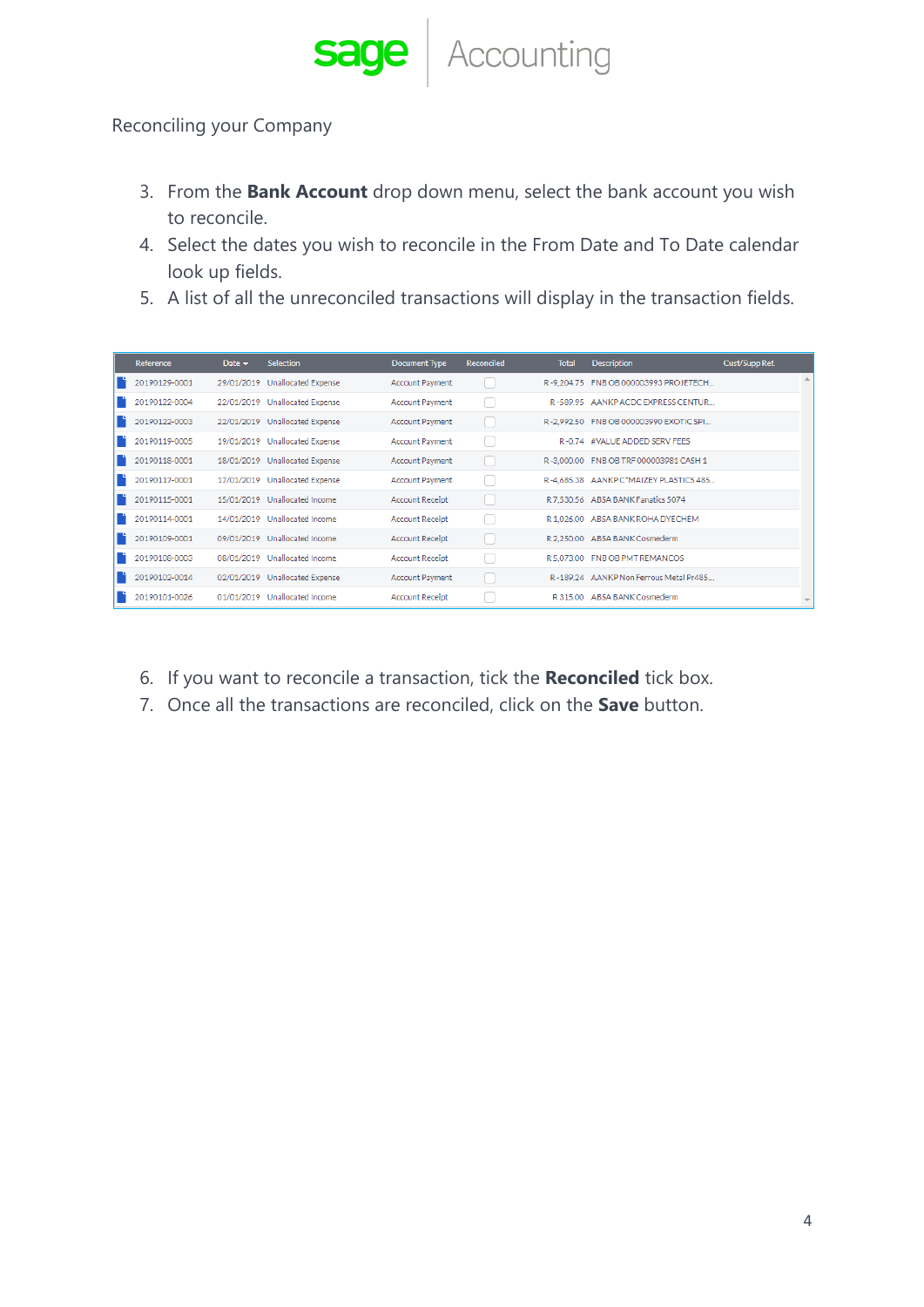Item Adjustments

## Item Adjustments

The next step in the year end procedure is to process stock adjustments. If the Item Valuation report does not correspond or balance to the actual quantities of stock that is available on hand or on the shelves, then a stock or item adjustment must be performed.

You should also use this as an opportunity to confirm that your average costs are reasonable for each of your items. You can do this by comparing your average cost on your Item Valuation Report to the unit price that appears on the Purchase by Item Report.

When you process the item adjustments, this will be based on the Item Valuation report and you will have to go through each and every item that you do not agree with and perform the adjustments accordingly. Once you perform the year end and go into the new financial year, you will then have the correct quantities.

- 1. Click on **Items… transactions… Item Adjustments** menu.
- 2. The following screen will be displayed:

| <b>Item Adjustments</b>                                                                                                      |                            |                           |  |  |  |  |
|------------------------------------------------------------------------------------------------------------------------------|----------------------------|---------------------------|--|--|--|--|
| Update your item quantities or average cost                                                                                  |                            |                           |  |  |  |  |
| <b>Adjustment Type</b>                                                                                                       | <b>Adjustment Options</b>  | <b>Adjustment Results</b> |  |  |  |  |
| Please choose the type of adjustment you would like to make.                                                                 |                            |                           |  |  |  |  |
| This wizard allows you to adjust the Quantity On Hand and Average Cost for Items.                                            |                            |                           |  |  |  |  |
| $\circledcirc$<br>Quantity on Hand and/or Average Cost<br>Quantity on Hand and/or Average Cost using a Quick Entry Grid<br>U |                            |                           |  |  |  |  |
|                                                                                                                              | <b>Back</b><br><b>Next</b> |                           |  |  |  |  |

- 3. Select which option you want to use to adjust items by selecting either the Quantity on Hand and/or Average Cost or by a Quick Entry Grid option.
- 4. Click on the Next button to continue.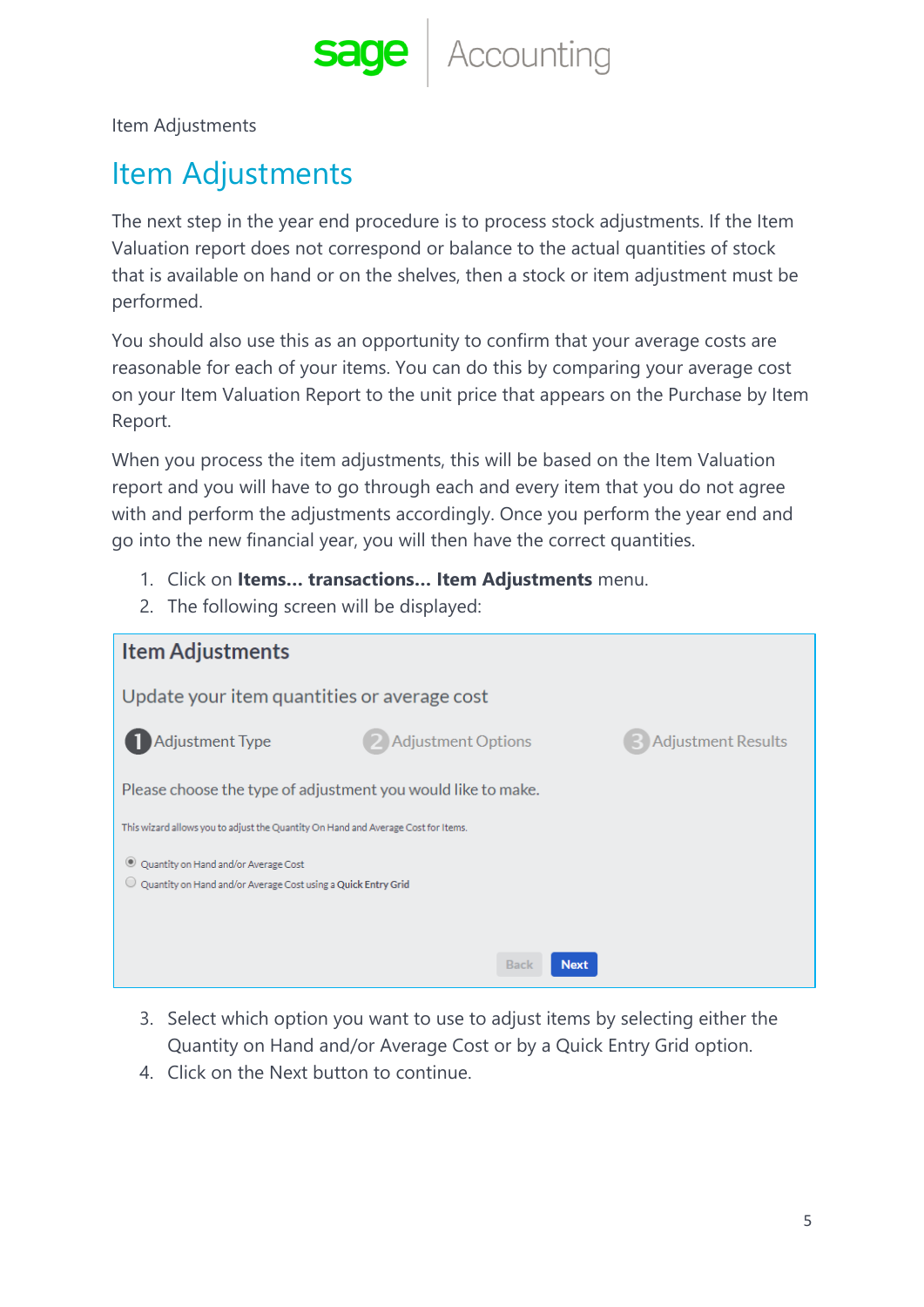

#### Item Adjustments

#### **Quantity on Hand and/or Average Cost option**

5. The following screen will be displayed:

| <b>Item Adjustments</b>                     |                                              |                                                                                                          |                           |  |  |  |  |
|---------------------------------------------|----------------------------------------------|----------------------------------------------------------------------------------------------------------|---------------------------|--|--|--|--|
| Update your item quantities or average cost |                                              |                                                                                                          |                           |  |  |  |  |
| Adjustment Type                             |                                              | <b>Adjustment Options</b>                                                                                | <b>Adjustment Results</b> |  |  |  |  |
|                                             | Adjust Quantity on Hand and/or Average Cost. |                                                                                                          |                           |  |  |  |  |
|                                             |                                              | For Quantity On Hand / Average cost, enter a reason for the adjustment and then enter in the new values. |                           |  |  |  |  |
| Item                                        | (None)<br>▼                                  |                                                                                                          |                           |  |  |  |  |
| Reason                                      |                                              |                                                                                                          |                           |  |  |  |  |
| Current Average Cost                        | R0.00                                        |                                                                                                          |                           |  |  |  |  |
| New Average Cost                            | R0.00                                        |                                                                                                          |                           |  |  |  |  |
| Current Quantity On Hand                    | 0.00                                         |                                                                                                          |                           |  |  |  |  |
| New Quantity On Hand                        | 0.00                                         |                                                                                                          |                           |  |  |  |  |
| Adjustment Date                             | 01/02/2019                                   |                                                                                                          |                           |  |  |  |  |
| <b>Analysis Codes</b>                       |                                              |                                                                                                          |                           |  |  |  |  |
|                                             |                                              |                                                                                                          |                           |  |  |  |  |
|                                             |                                              | <b>Next</b><br><b>Back</b>                                                                               |                           |  |  |  |  |

- 6. From the **Item** drop down menu, select the item you want to adjust.
- 7. Enter a reason for the adjustment in the **Reason** field (This is compulsory).
- 8. The current average cost of the item will be displayed in the **Current Average Cost** field.
- 9. Enter the new average cost in the **New Average Cost** field.
- 10. The current quantity on hand will be displayed in the **Current Quantity on Hand** field.
- 11. Enter the new quantity on hand in the **New Quantity on Hand** field.
- 12. Select the date of the adjustment in the **Adjustment Date** calendar look up menu.
- 13. Click on the **Next** button to continue.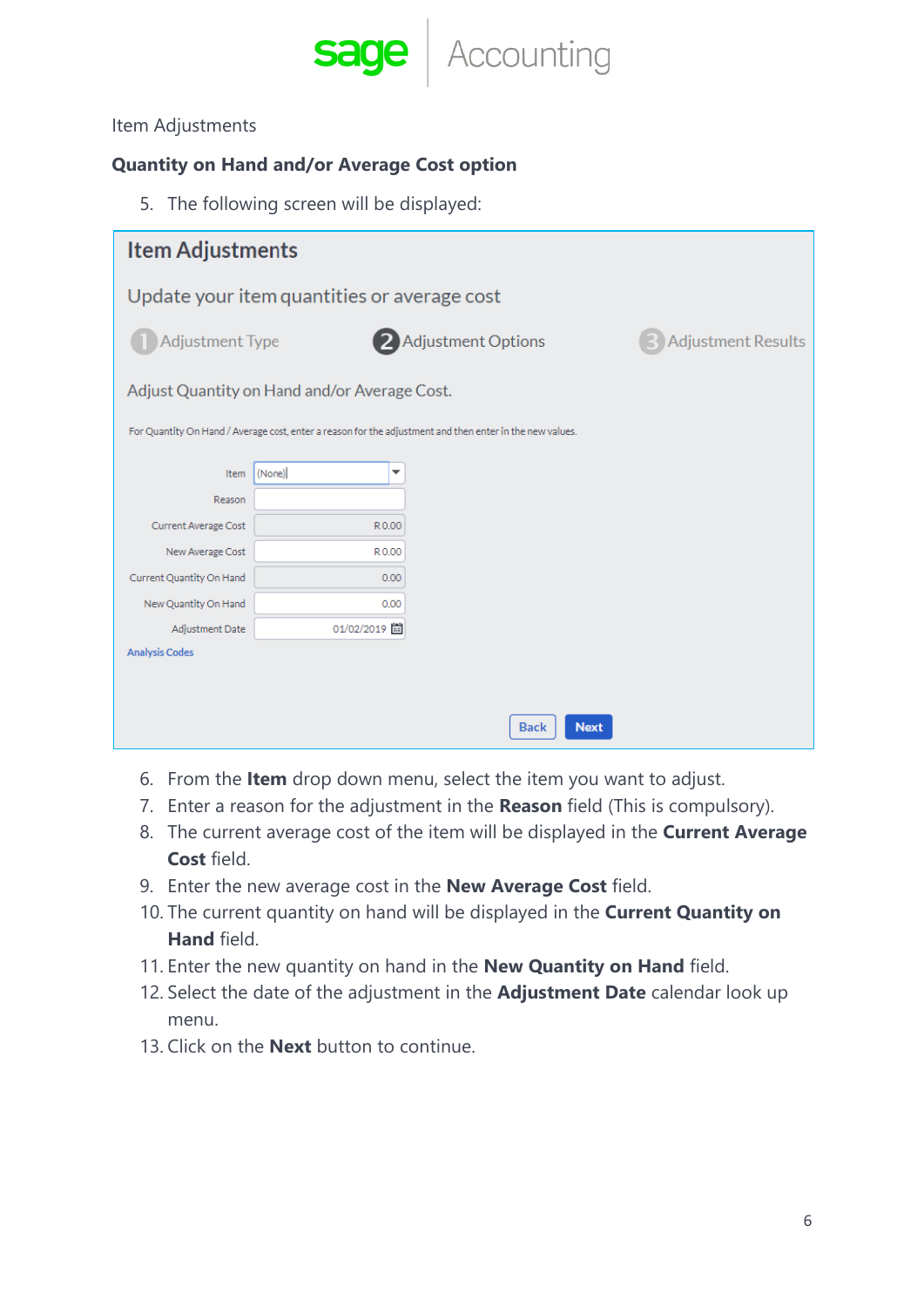

Item Adjustments

#### **Quick Entry Grid option (recommended)**

14. When you select the Quick Entry grid option, the following screen is displayed:

|                           | Item Adjustment Quick Entry Grid |           |          |              |             |                 |                  |
|---------------------------|----------------------------------|-----------|----------|--------------|-------------|-----------------|------------------|
| Adjustment Date<br>Reason | 31/12/2018                       |           |          |              |             |                 |                  |
| Import                    |                                  |           |          |              |             |                 |                  |
|                           |                                  |           |          |              |             | <b>Load All</b> | <b>Clear All</b> |
| Code $\triangle$          | <b>Description</b>               | Last Cost | Avg Cost | New Avg Cost | Qty on Hand | New Qty on Hand | Br<br>出          |
| Select Item Code          | <b>Item Description</b>          |           |          |              |             |                 | $\bullet$        |
|                           |                                  |           |          |              |             |                 |                  |
|                           |                                  |           |          |              |             |                 |                  |
|                           |                                  |           |          |              |             |                 |                  |
|                           |                                  |           |          |              |             |                 |                  |
|                           |                                  |           |          |              |             |                 |                  |
|                           |                                  |           |          |              |             |                 |                  |
|                           |                                  |           |          |              |             |                 |                  |
|                           |                                  |           |          |              |             |                 |                  |
|                           |                                  |           |          |              |             |                 |                  |
|                           |                                  |           |          |              |             |                 |                  |
| $\leftarrow$              |                                  |           |          |              |             |                 | $\mathbb F$      |
|                           |                                  | Save      | Cancel   |              |             |                 |                  |

- 15. Select the date of the adjustment in the **Adjustment Date** calendar look up menu.
- 16. Enter a reason for the adjustment in the **Reason** field (This is compulsory).
- 17. Click on the **Load All** button to load all items.
- 18. Enter the new average cost in the **New Average Cost** field.
- 19. Enter the new quantity in the **New Quantity on Hand** field.
- 20. Click on the **Save** button to save the item adjustment.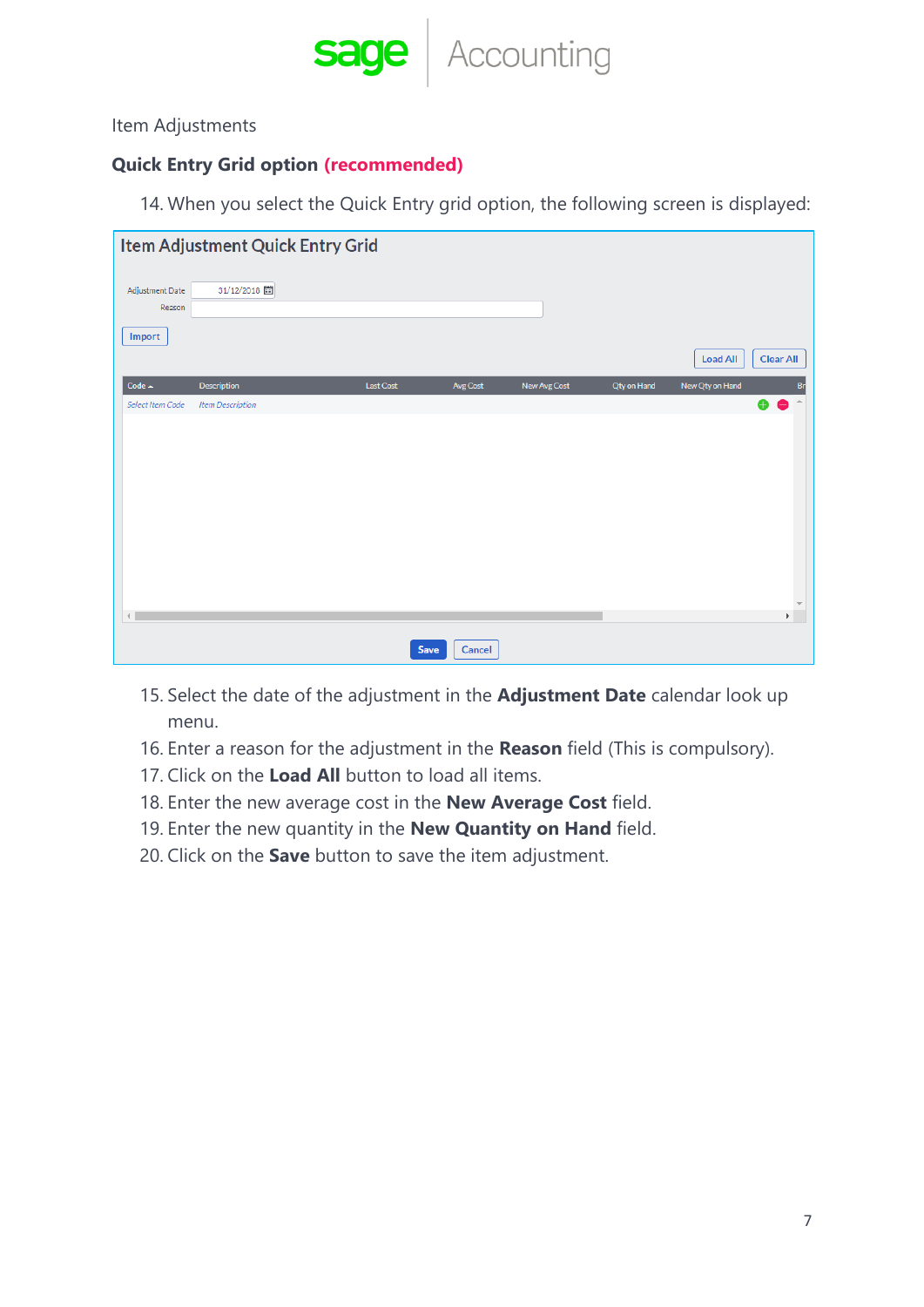

Recording Inventory on Hand on your Balance Sheet

## Recording Inventory on Hand on your Balance Sheet

We will show you how to process the correct journal to bring your closing stock onto the Balance Sheet, so your current assets section looks like the example below.

In this example, we have assumed your Balance Sheet is run at 28/29 February (your financial year end):

| <b>Current Assets</b>             |                 |
|-----------------------------------|-----------------|
| <b>Trade Receivables</b>          | R 37,556,695.60 |
| Staff Loans                       | R 5,000.00      |
| Inventory on Hand                 |                 |
| <b>Inventory Movement - Asset</b> | R 65,000.00     |
| <b>Inventory Opening Balance</b>  | R 10,000.00     |
| <b>Total Current Assets</b>       | R 37,636,695.60 |
| <b>Total Assets</b>               | R 37,636,695.60 |

For clarity, the inventory values above are grouped under the heading **Inventory on Hand**, using the Account Reporting Groups in Sage Accounting.

#### **How to reflect your Inventory closing balance on the Balance Sheet**

**Step 1** – Set up the correct accounts in sage Accounting

**Step 2** – Calculate your Inventory Value movements (difference between your opening and closing inventory)

**Step 3** – Process your Inventory Journal to reflect the above-mentioned movement

#### **Step 1 – Create the following Inventory Accounts**

In order to process your journal entry, you will need to set up some inventory accounts (if they don't already exist).

Go to **Accounts… List of Accounts… Add an Account** and add the following accounts in Sage Accounting. Note the financial categories illustrated below. These categories are used by Sage Accounting to position the amounts in the right section of the Balance Sheet.

| <b>Accounts</b>                    | <b>Financial Category</b> |
|------------------------------------|---------------------------|
| Inventory Movement - Asset         | <b>Current Assets</b>     |
| Inventory Movement - Cost of Sales | Cost of Sales             |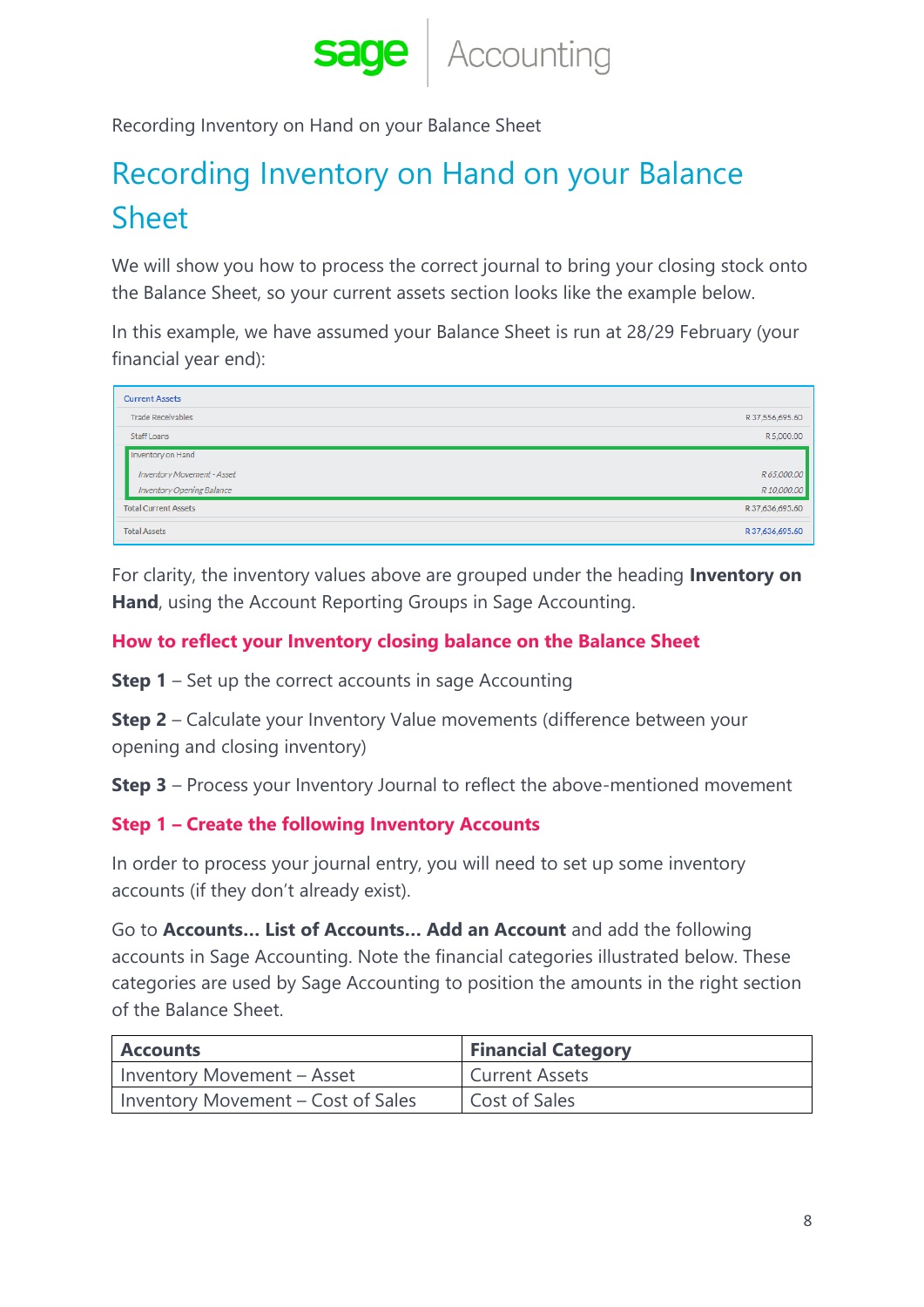Recording Inventory on Hand on your Balance Sheet

#### **Step 2 – Calculate the Inventory Value**

Assume you began using Sage Accounting at the beginning of the current year.

You would've created your inventory items with their related opening balances – both quantity and value.

Sage Accounting automatically puts this balance in a System Account called Inventory Opening Balance on the Balance Sheet. In our example we will assume an opening balance total of R10,000.00.

Now we assume that at the end of the year, your total inventory on hand (closing stock) amounts to R75,000.00.

You can get this total from your **Item Valuation Report**.

Note: Good practice says you should conduct stock take to check your item quantities on hand as reflected on the Item Valuation Report. You should also check that the average cost value for each stock item is reasonable (in case mistakes have been made).

In our example, opening inventory totalled R10,000.00 and closing inventory totalled R75,000.00 reflecting an **Inventory Movement** of **R65,000.00**. this value is the difference between the **Inventory Opening Balance** and the **Inventory Value** (the Inventory Closing Balance). This is the amount that you will use to process your journal entry.

| Inventory Opening Balance: This amount will appear on your financial   R10,000.00 |            |
|-----------------------------------------------------------------------------------|------------|
| statements by default.                                                            |            |
| Inventory Value: your actual inventory on hand value.                             | R75,000.00 |
| Inventory Movement: This amount needs to be recorded.                             | R65,000.00 |

#### **Step 3 – Process the Inventory Journal Entry**

Consult your accountant before processing these journal entries if you are unsure.

The journal entry will be processed to record the Inventory Movement to create the "Inventory on hand balance" as at 28/29 February as follows:

On 28/29 February debit Inventory Movement – Asset with an amount of R65,000.00 by affecting the Inventory Movement – Cost of Sales account.

To process the journal, go to **Accountants Area… Process Journal Entries**.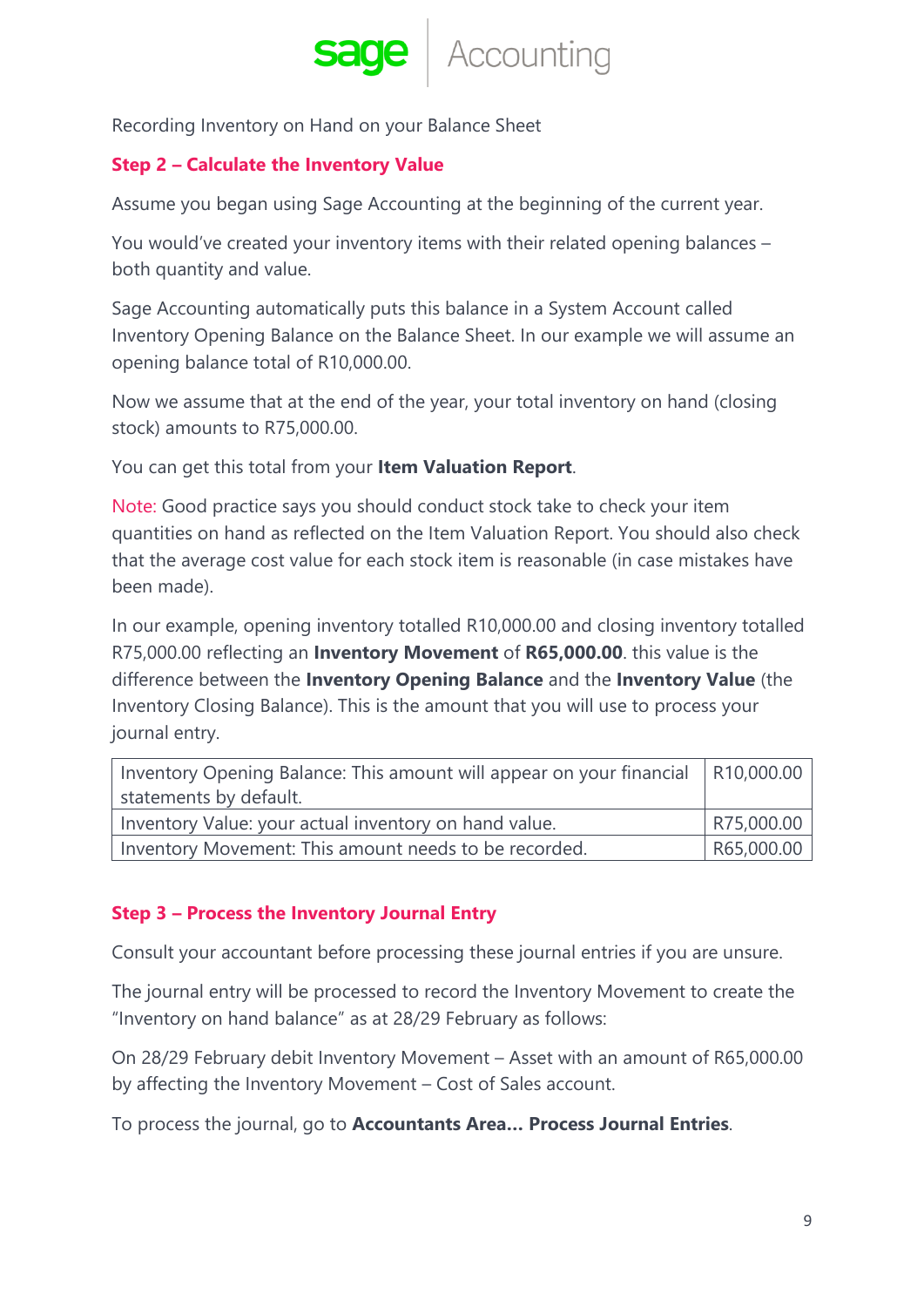

Recording Inventory on Hand on your Balance Sheet

Note: If when you are processing this journal and your closing inventory value is less than your opening inventory value, reverse the debits and credits on the journal entry.

The screenshot below shows this journal entry for the example above:

|                                          | <b>Process Journal Entries</b>                                                                                                                                        |                                                     |                            |            |                          |                 |               |            |                  |                                    |                    |
|------------------------------------------|-----------------------------------------------------------------------------------------------------------------------------------------------------------------------|-----------------------------------------------------|----------------------------|------------|--------------------------|-----------------|---------------|------------|------------------|------------------------------------|--------------------|
| <b>Reviewed Journals</b><br>New Journals |                                                                                                                                                                       |                                                     |                            |            |                          |                 |               |            |                  |                                    |                    |
|                                          | $\alpha$ $\sigma$<br><b>■ То</b> 28/02/2018<br><b>III</b> Refresh<br>$\sqrt{\phantom{a}}$ Actions<br>Delete Batch Edit<br>Search<br>Display From 28/02/2018<br>Export |                                                     |                            |            |                          |                 |               |            |                  |                                    |                    |
|                                          | <b>Date</b>                                                                                                                                                           | <b>Effect</b>                                       | <b>Account</b>             | Reference  | <b>Description</b>       | <b>VAT Type</b> | <b>Amount</b> | <b>VAT</b> | <b>Incl. VAT</b> | by Affecting Acc.                  | <b>Actions</b>     |
|                                          | 28/02/2018                                                                                                                                                            | Debit                                               | Inventory Movement - Asset | JNL-FEB004 | <b>Inventory Journal</b> | No VAT          | R 65,000.00   | R0.00      | R 65,000.00      | Inventory Movement - Cost of Sales | $\vee$ / $\bullet$ |
|                                          | <b>Comments</b>                                                                                                                                                       |                                                     |                            |            |                          |                 |               |            |                  |                                    |                    |
|                                          |                                                                                                                                                                       | recording Inventory on Hand as at 28 February 2018. |                            |            |                          |                 |               |            |                  |                                    |                    |
|                                          |                                                                                                                                                                       |                                                     |                            |            |                          |                 |               |            |                  |                                    |                    |
|                                          | <b>Show User Defined Fields</b>                                                                                                                                       |                                                     |                            |            |                          |                 |               |            |                  |                                    |                    |
|                                          |                                                                                                                                                                       |                                                     |                            |            |                          |                 |               |            |                  |                                    |                    |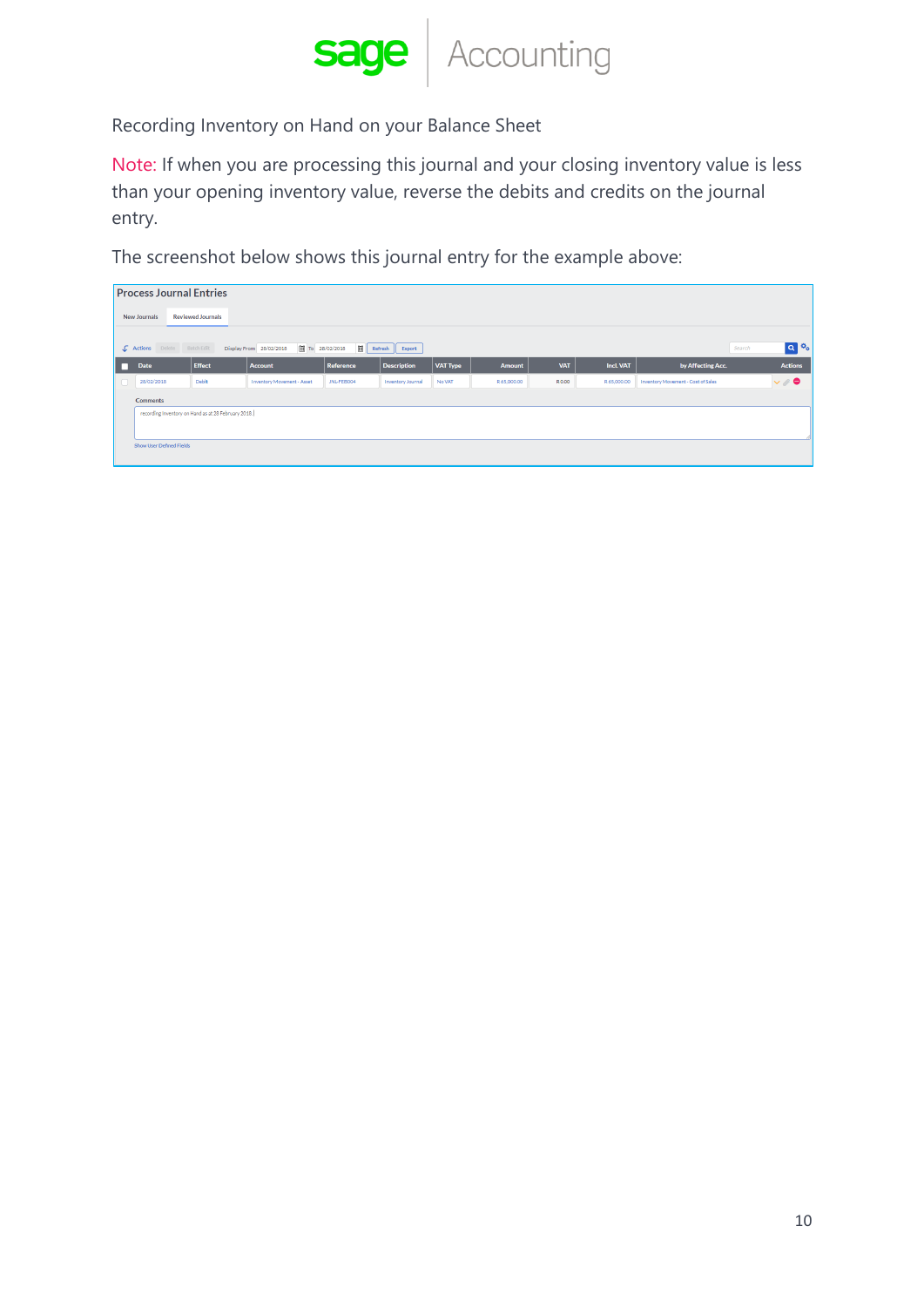**sage** | Accounting

Printing the Year End Reports

## Printing the Year End Reports

Before you can start with year end, there are several reports which you need to print (recommended):

- Trial Balance Report
- Profit and Loss Report
- Balance Sheet Report
- Customer Balances Days Outstanding Report
- Supplier Balances Days Outstanding Report
- Item Valuation Report

#### **Trial Balance Report**

You can either print or export the Trial Balance Report. The Trial Balance shows account balances as well as the Net Profit/Loss After Tax.

#### **Follow these steps to access the Trial Balance Report**

- 1. Click on the **Reports… Financial Statements** menu.
- 2. Click on the **Trial Balance** report option.
- 3. The following screen will be displayed:

| <b>Trial Balance Report</b>            |                                                                                                                                                       |
|----------------------------------------|-------------------------------------------------------------------------------------------------------------------------------------------------------|
| Date Range                             | ▼<br>2018<br>▼<br>Yearly<br>01/03/2017 → 28/02/2018                                                                                                   |
| Show<br>Compare with<br><b>Display</b> | Closing Balances<br>Movements<br>Last Year<br>Reporting Group Detail<br>$\sqrt{}$                                                                     |
|                                        | Do you have inventory on hand?<br>You will need to account for differences between your opening and<br>closing inventory values.<br>How do I do this? |
|                                        | <b>View Report</b>                                                                                                                                    |

4. Click on the **View Report** button to view the report.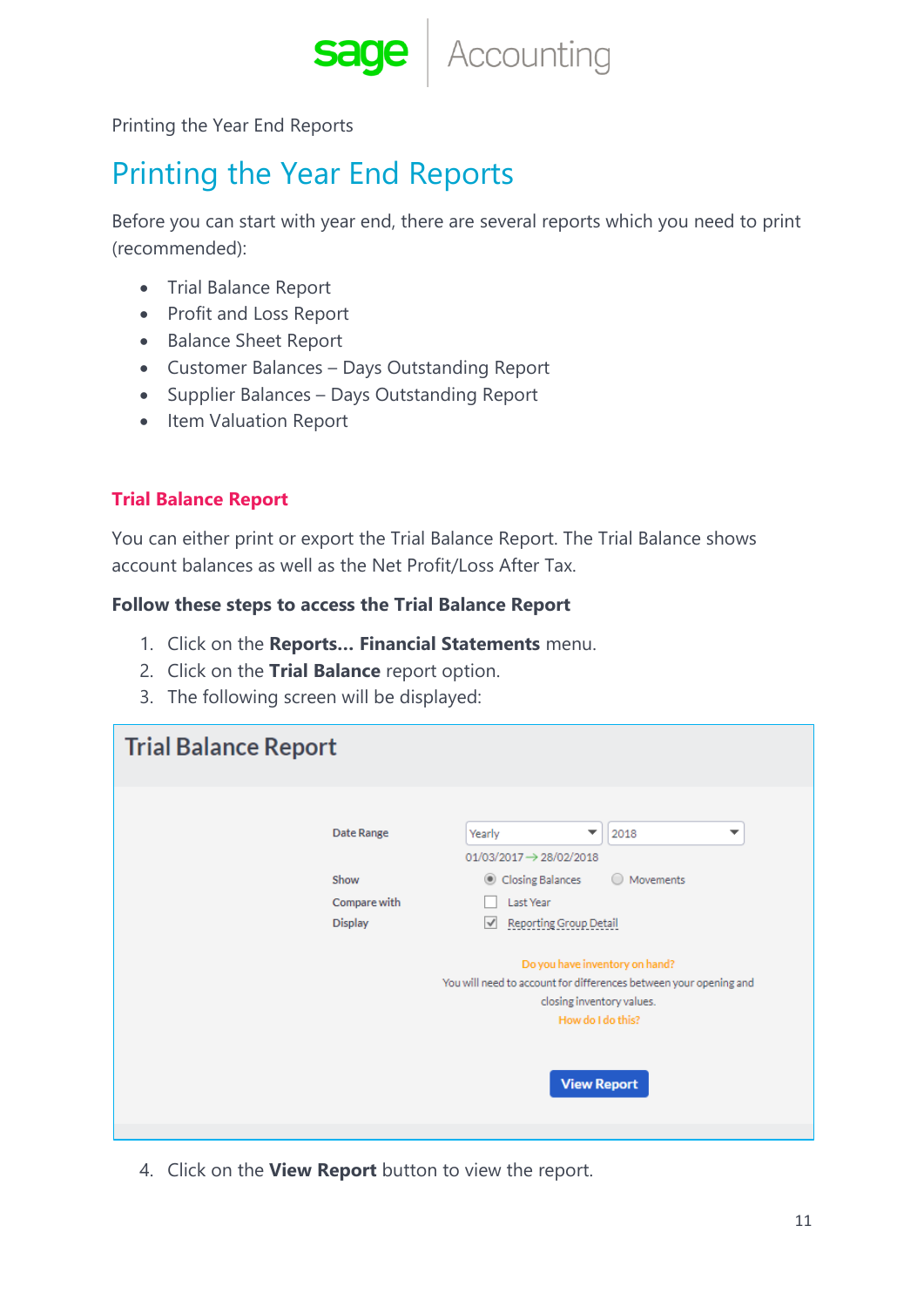**sage** | Accounting

Printing the Year End Reports

#### **Profit and Loss Report**

The second financial report to print is the Profit and Loss report, traditionally known as the Income Statement report. This report gives you a breakdown of income and expenditure and company profit/loss.

#### **Follow these steps to access the Profit and Loss Report:**

- 1. Click on the **Reports… Financial Statements** menu.
- 2. Click on the **Profit and Loss** report option.
- 3. The following screen will be displayed:

| <b>Profit and Loss Report</b> |                                                               |                                  |                                                              |
|-------------------------------|---------------------------------------------------------------|----------------------------------|--------------------------------------------------------------|
| Date Range                    | Yearly                                                        |                                  | $\overline{\phantom{a}}$<br>2018<br>$\overline{\phantom{a}}$ |
| Cost of Sales based on        | $01/03/2017 \rightarrow 28/02/2018$<br><sup>O</sup> Purchases | ○ Sales                          |                                                              |
| Group by                      | ◎ Month/Qtr/Year ● Analysis Code                              |                                  | (Select Month/Quarter)<br>▼                                  |
| Compare with                  | Last Year                                                     | Budget                           |                                                              |
| <b>Display</b>                |                                                               | Budget Variance   Decimal Values | Reporting Group Detail                                       |
|                               |                                                               |                                  |                                                              |
|                               |                                                               | <b>View Report</b>               |                                                              |
|                               |                                                               |                                  |                                                              |

4. Click on the **View Report** button to view the report.

#### **Balance Sheet Report**

The final financial report to print is the Balance Sheet report. This report shows the financial value of assets and liabilities of your company.

#### **Follow these steps to access the Balance Sheet Report:**

- 1. Click on the **Reports… Financial Statements** menu.
- 2. Click on the **Balance Sheet** report option.
- 3. The following screen will be displayed: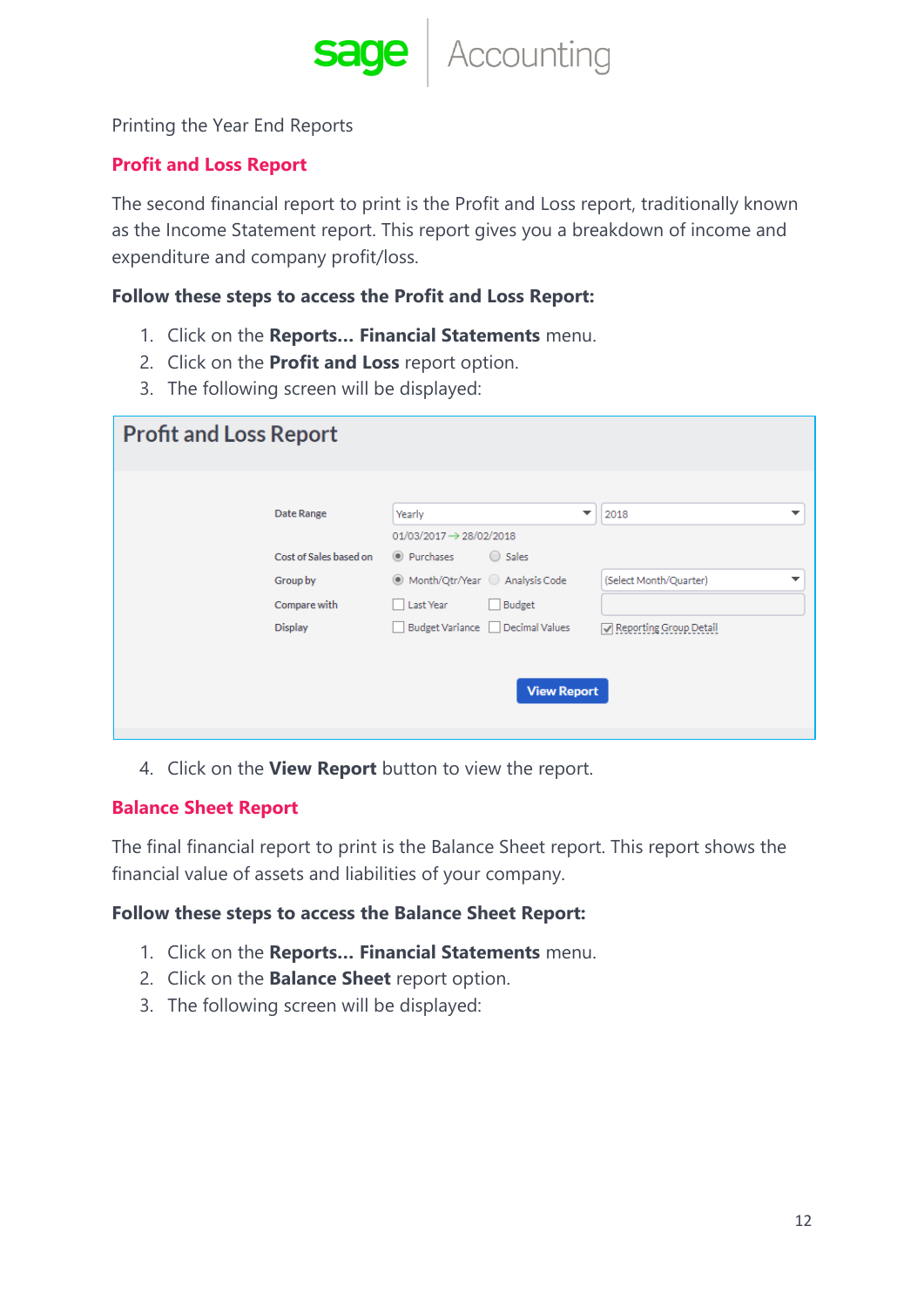

#### Printing the Year End Reports

| <b>Balance Sheet Report</b> |                    |                                                                                                                                                                             |
|-----------------------------|--------------------|-----------------------------------------------------------------------------------------------------------------------------------------------------------------------------|
|                             | <b>Run At Date</b> | 28/02/2018                                                                                                                                                                  |
|                             | Display            | Reporting Group Detail                                                                                                                                                      |
|                             |                    | Do you have inventory on hand?<br>You will need to account for differences between your opening and<br>closing inventory values.<br>How do I do this?<br><b>View Report</b> |

4. Click on the View Report button to view the report.

#### **Customer Balances – Days Outstanding Report**

The Customer Balances – Days Outstanding report, traditionally known as the Age Analysis for Customers, shows you the balances of what your customers owe the business in periods.

#### **Follow these steps to view the Customer Balances – Days Outstanding Report**

- 1. Click on the **Reports… Customers** menu.
- 2. Click on the **Customer Balances – Days Outstanding** report option.
- 3. The following screen will be displayed:

| <b>Customer Balances - Days Outstanding Report</b> |                                                                                                                  |                                                                         |  |
|----------------------------------------------------|------------------------------------------------------------------------------------------------------------------|-------------------------------------------------------------------------|--|
| <b>Run At Date</b><br>Customer<br>Category         | 28/02/2018<br>▼<br>(From)<br>$\overline{\phantom{a}}$<br>(From)                                                  | (T <sub>O</sub> )<br>$\overline{\phantom{a}}$<br>(T <sub>O</sub> )<br>▼ |  |
| Style<br>Exclude                                   | Detailed<br>Summary<br>$\bigcirc$<br>Customers with Zero Balances (invoices not allocated)<br><b>View Report</b> |                                                                         |  |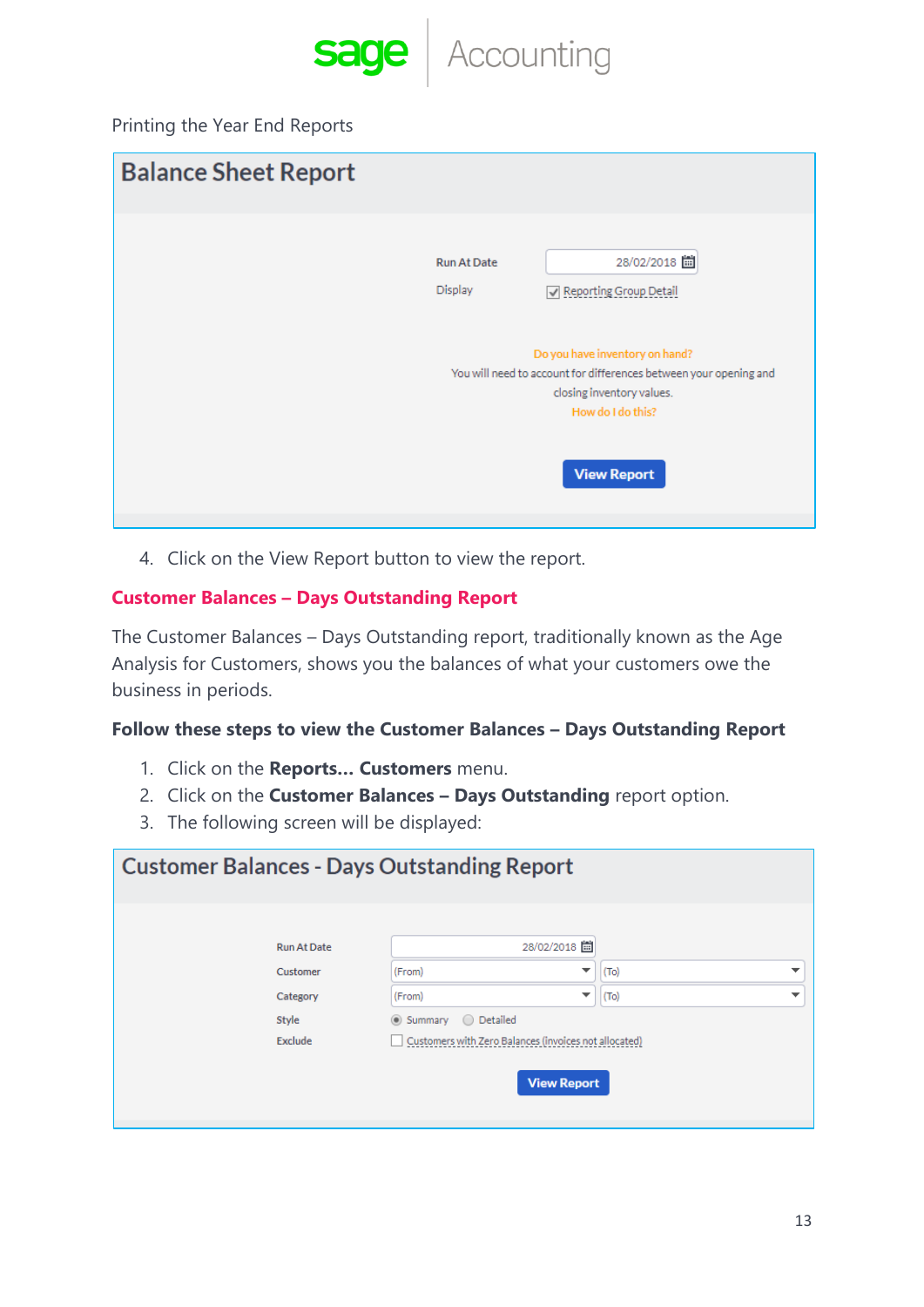**sage** Accounting

Printing the Year End Reports

- 4. Enter the date you want to run the report as in the **Run At Date** calendar look up field.
- 5. Select the **From** and **To Customer** in the applicable drop down menu. Should you wish to view all the customers, leave this blank.
- 6. Select the customer category from the **From** and **To** drop down menus.
- 7. Select to view your **Active** or **Inactive** customers only. If you wish to view all your customers, select the **Both** option.
- 8. Select whether you want to view the report as **Detailed** or as a **Summary** in the **Style** drop down menu.
- 9. If you want to exclude customers with a zero balance, tick the **Exclude** tick box.
- 10. Click on the View Report button to preview the report.

#### **Supplier Balances – Days Outstanding Report**

The Supplier Balances – Days Outstanding report is traditionally known as the Age Analysis for Suppliers. This report will help you to be on top of your creditors or suppliers knowing exactly what balances the business have outstanding with them.

#### **Follow these steps to view the Supplier Balances – Days Outstanding Report**

- 1. Click on the **Reports… Suppliers** menu.
- 2. Click on the **Supplier Balances – Days Outstanding** report option.
- 3. The following screen will be displayed:

| <b>Supplier Balances - Days Outstanding Report</b>             |                                                                                                                                                                        |                                                  |  |
|----------------------------------------------------------------|------------------------------------------------------------------------------------------------------------------------------------------------------------------------|--------------------------------------------------|--|
| <b>Run At Date</b><br>Supplier<br>Category<br>Style<br>Exclude | 01/02/2019<br>(From)<br>$\overline{\phantom{a}}$<br>(From)<br>▼<br>● Summary ● Detailed<br>Suppliers with Zero Balances (invoices not allocated)<br><b>View Report</b> | (T <sub>O</sub> )<br>▼<br>(T <sub>O</sub> )<br>▼ |  |
|                                                                |                                                                                                                                                                        |                                                  |  |

- 4. Enter the date you want to run the report as in the **Run At Date** calendar look up field.
- 5. Select the **From** and **To Supplier** in the applicable drop down menu. Should you wish to view all the customers, leave this blank.
- 6. Select the customer category from the **From** and **To** drop down menus.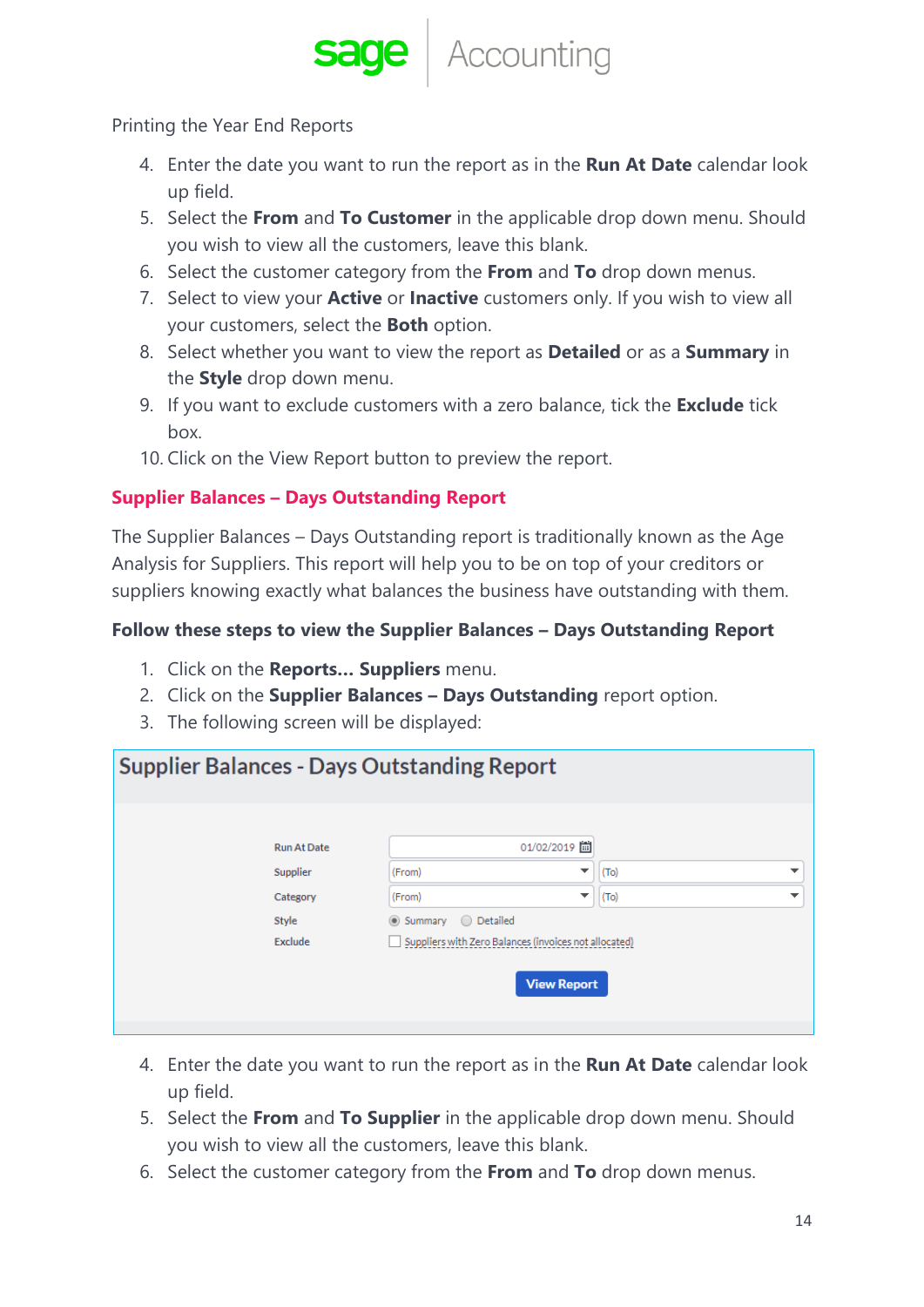Printing the Year End Reports

- 7. Select to view your **Active** or **Inactive** customers only. If you wish to view all your customers, select the **Both** option.
- 8. Select whether you want to view the report as **Detailed** or as a **Summary** in the **Style** drop down menu.
- 9. If you want to exclude customers with a zero balance, tick the **Exclude** tick box.
- 10. Click on the View Report button to preview the report.

#### **Item Valuation Report**

The Item Valuation report will show you the item cost as well as the quantity for the items available. Should there be any discrepancies, stock adjustments can be processed.

#### **Follow these steps to view the Item Valuation Report**

- 1. Click on the **Reports… Items** menu.
- 2. Click on the **Item Valuation** report option.
- 3. The following screen will be displayed:

| <b>Item Valuation Report</b> |                                                                       |                                                                                |                                                                                                         |                                        |        |
|------------------------------|-----------------------------------------------------------------------|--------------------------------------------------------------------------------|---------------------------------------------------------------------------------------------------------|----------------------------------------|--------|
|                              | <b>Run At Date</b><br>Item<br><b>Item Category</b><br>Cost<br>Exclude | (From)<br>(From)<br>Average Cost<br>Items with Zero Quantities<br>$\mathbf{1}$ | 28/02/2018<br>$\overline{\phantom{a}}$<br>$\overline{\phantom{a}}$<br>C Last Cost<br><b>View Report</b> | (T <sub>O</sub> )<br>(T <sub>O</sub> ) | ▼<br>▼ |

- 4. Enter the date you want to run the report as in the **Run At Date** calendar look up field.
- 5. Select the **From** and **To Item** in the applicable drop down menu. Should you wish to view all the items, leave these fields blank.
- 6. Select the item category from the **From** and **To** drop down menus.
- 7. Select to view your **Active** or **Inactive** items only. If you wish to view all your items, select the **Both** option.
- 8. Select the **Last Cost** option if you wish to view the entries before it was updated.
- 9. Click on the **View Report** button to view your report.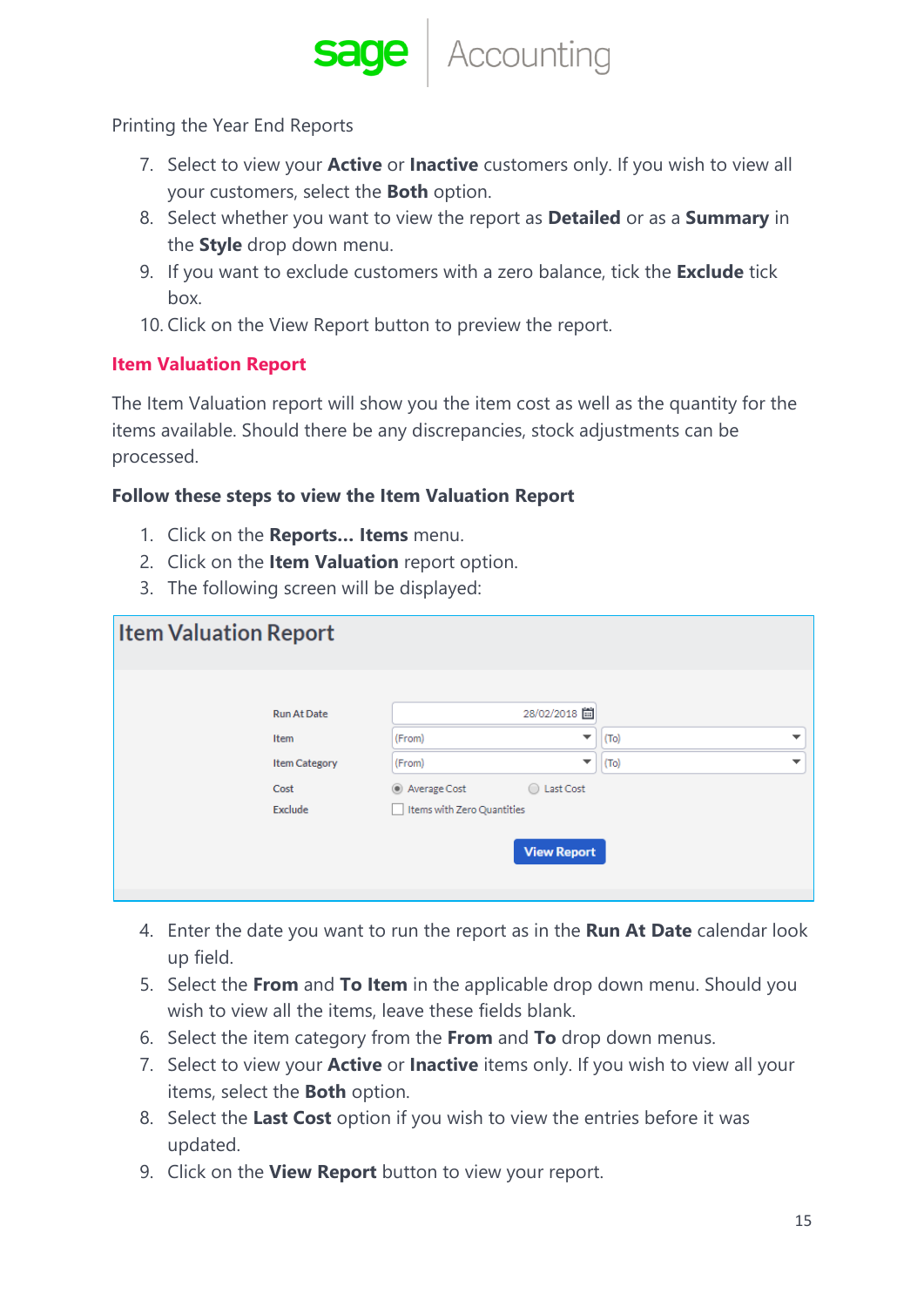**sage** | Accounting

Performing the Year End

## Performing the Year End

The last step in the year end process is to close off the current financial year and move over to a new financial year. As mentioned earlier the year end process in Sage Accounting is very simple and easy.



### Important Information

#### **Ensure that all the important reports are printed before performing the year end.**

- 1. Click on the **Company… Change Company Settings** menu.
- 2. Select the **General Settings** option followed by the **Financial Years** option.
- 3. The following screenw will be displayed:

| <b>Company Settings</b>                                                                                                                        |                                                                                                                                                |                           |                        |                     |  |  |
|------------------------------------------------------------------------------------------------------------------------------------------------|------------------------------------------------------------------------------------------------------------------------------------------------|---------------------------|------------------------|---------------------|--|--|
| Company Details                                                                                                                                | <b>Financial Years</b>                                                                                                                         |                           |                        |                     |  |  |
| ▼ General Settings                                                                                                                             | Financial Year Start A                                                                                                                         | <b>Financial Year End</b> | Current Financial Year |                     |  |  |
| <b>Financial Years</b>                                                                                                                         | 01/03/2016                                                                                                                                     | 28/02/2017                |                        | $\bullet$ $\bullet$ |  |  |
| Rounding<br><b>Regional Settings</b><br>Customer and Supplier Settings<br><b>Item Settings</b><br>Outstanding Balances<br>Personal Information | 01/03/2017                                                                                                                                     | 28/02/2018                | ᢦ                      | e e                 |  |  |
| ▶ VAT Settings                                                                                                                                 |                                                                                                                                                |                           |                        |                     |  |  |
| Documents and Statements                                                                                                                       |                                                                                                                                                |                           |                        |                     |  |  |
| $\triangleright$ Branding                                                                                                                      | <b>Lockdown Date</b>                                                                                                                           |                           |                        |                     |  |  |
| <b>E</b> User Defined Fields                                                                                                                   | Setting a Lockdown Date means that no transaction can be processed or edited with a date up to and including this date.<br>Set a Lockdown Date |                           |                        |                     |  |  |
| Email Signatures                                                                                                                               | Lockdown Date                                                                                                                                  |                           |                        |                     |  |  |
| Multi-Currency                                                                                                                                 |                                                                                                                                                |                           |                        |                     |  |  |

4. Click on the **plus** button at the end of the row of the last financial year.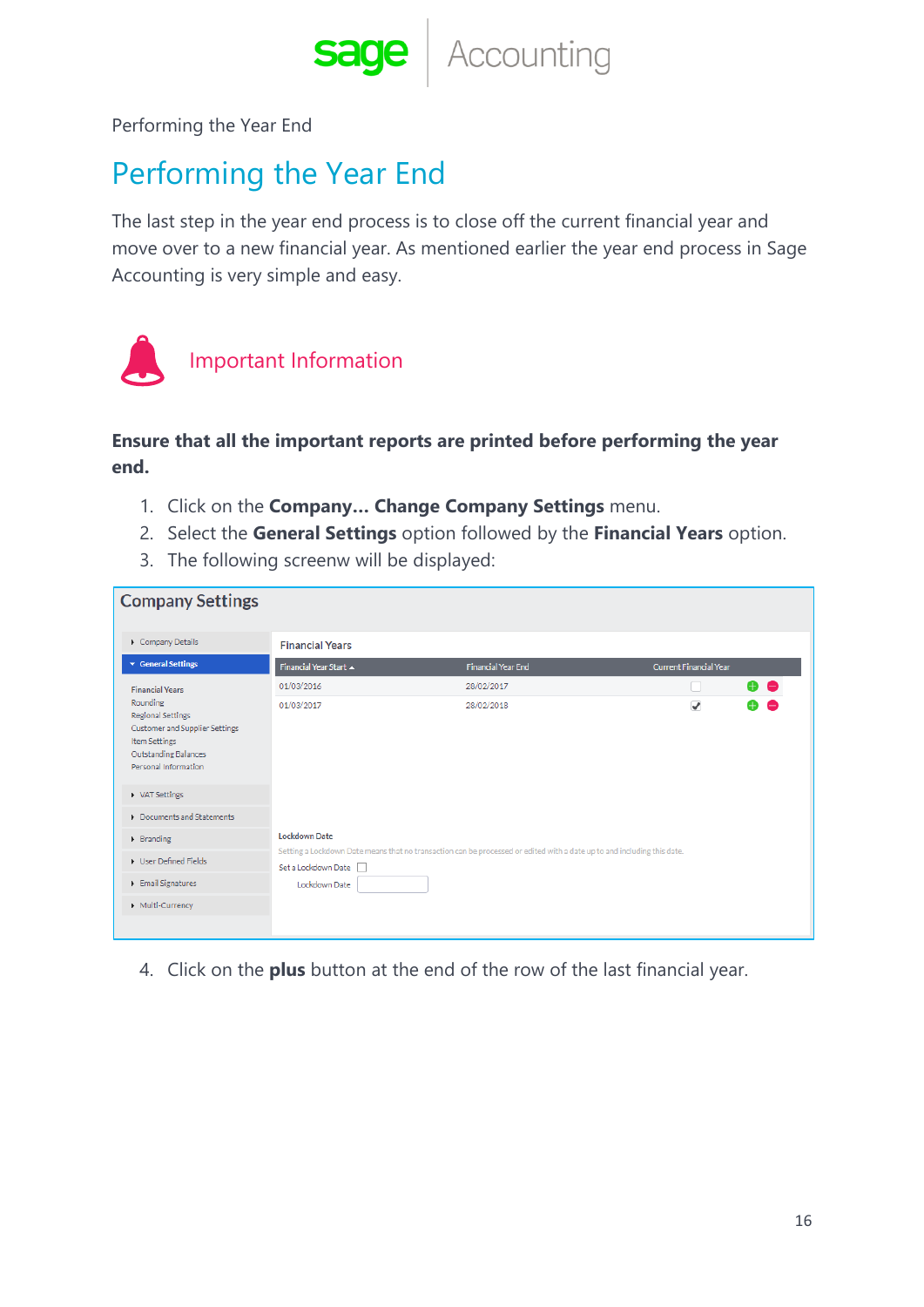

5. A new line is displayed with the next financial year:

| <b>Financial Year End</b> | <b>Current Financial Year</b> |
|---------------------------|-------------------------------|
| 28/02/2017                | 8 e                           |
| 28/02/2018                | e e                           |
| 28/02/2019                | e e                           |
|                           |                               |

6. Tick the **Current Financial Year** tick box for the new financial year.

#### **Lockdown Date:**

| <b>Lockdown Date</b>                                                                                                    |
|-------------------------------------------------------------------------------------------------------------------------|
| Setting a Lockdown Date means that no transaction can be processed or edited with a date up to and including this date. |
| Set a Lockdown Date                                                                                                     |
| Lockdown Date                                                                                                           |

- 7. Setting a Lockdown Date means that no transaction can be processed or edited with a date up to and including this date.
- 8. Tick the tick box and enter the date when transactions cannot be processed (this date can be the last day of the previous year end).
- 9. Click on the **Save** button.

| <b>Company Settings</b>                                                                |                                                                                                                                                                                                       |                                 |                          |                     |  |
|----------------------------------------------------------------------------------------|-------------------------------------------------------------------------------------------------------------------------------------------------------------------------------------------------------|---------------------------------|--------------------------|---------------------|--|
| Company Details                                                                        | <b>Financial Years</b>                                                                                                                                                                                |                                 |                          |                     |  |
| General Settings                                                                       | Financial Year Start A                                                                                                                                                                                | <b>Financial Year End</b>       | Current Financial Year   |                     |  |
| <b>Financial Years</b>                                                                 | 01/03/2016                                                                                                                                                                                            | 28/02/2017                      |                          | $\bullet$ $\bullet$ |  |
| Rounding<br><b>Regional Settings</b>                                                   | 01/03/2017                                                                                                                                                                                            | 28/02/2018                      |                          | $\bullet$ $\bullet$ |  |
| Customer and Supplier Settings                                                         | 01/03/2018                                                                                                                                                                                            | 28/02/2019                      | $\overline{\mathcal{L}}$ | $\bullet$ $\bullet$ |  |
| <b>Item Settings</b><br>Outstanding Balances<br>Personal Information<br>▶ VAT Settings |                                                                                                                                                                                                       |                                 |                          |                     |  |
| Documents and Statements                                                               |                                                                                                                                                                                                       |                                 |                          |                     |  |
| $\triangleright$ Branding                                                              | <b>Lockdown Date</b><br>Setting a Lockdown Date means that no transaction can be processed or edited with a date up to and including this date.<br>Set a Lockdown Date<br>28/02/2018<br>Lockdown Date |                                 |                          |                     |  |
| User Defined Fields                                                                    |                                                                                                                                                                                                       |                                 |                          |                     |  |
| Email Signatures                                                                       |                                                                                                                                                                                                       |                                 |                          |                     |  |
| Multi-Currency                                                                         |                                                                                                                                                                                                       |                                 |                          |                     |  |
|                                                                                        |                                                                                                                                                                                                       |                                 |                          |                     |  |
|                                                                                        | Save                                                                                                                                                                                                  | <b>Save and Close</b><br>Cancel |                          |                     |  |

10. Once you clicked the Save button, the year end is completed.